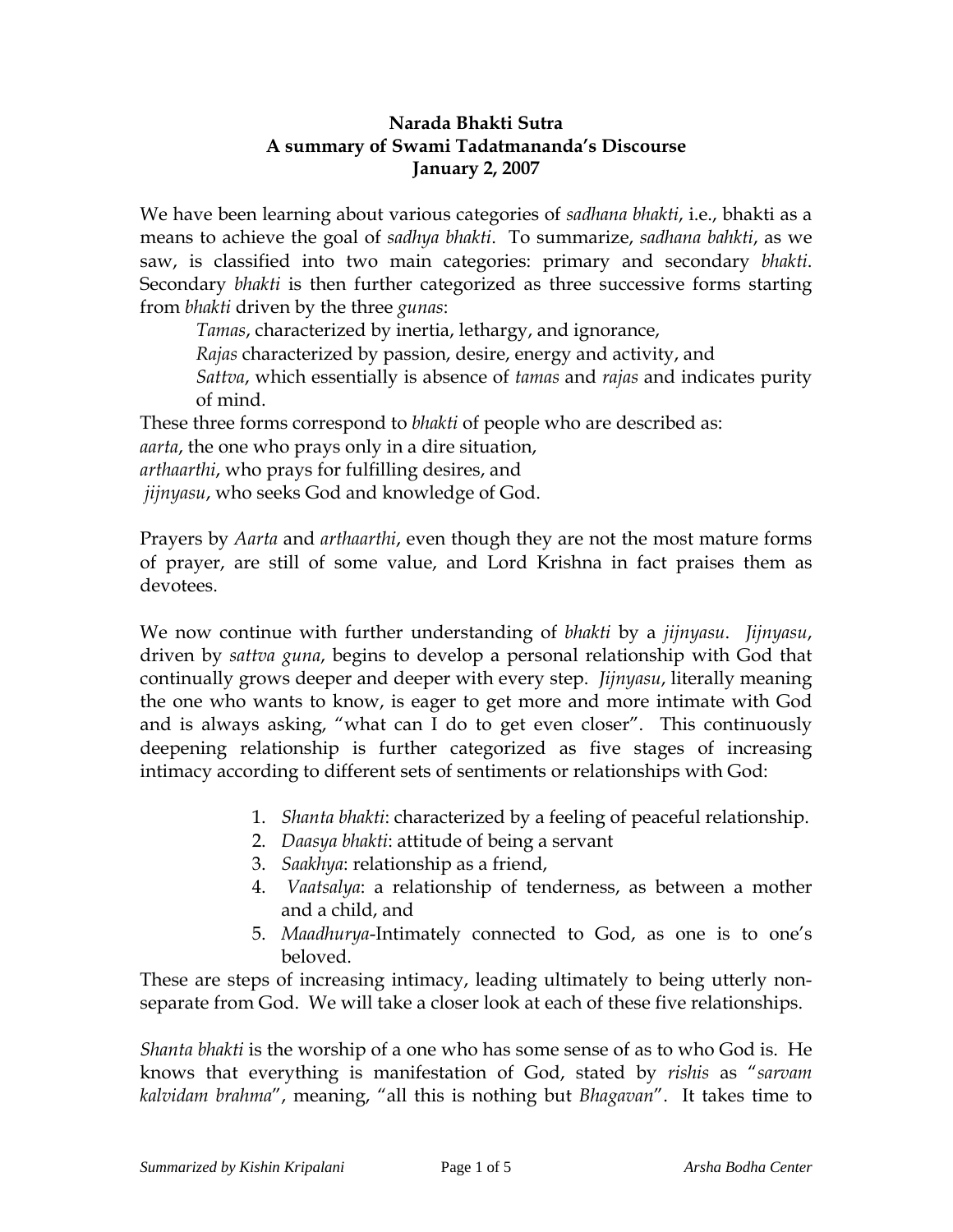develop this vision and this feeling of seeing *everything* as God; it's the vision when you see *Bhagavan* in every one, including your parents, your spouse, your children, and even your car! You see nothing but *Bhagavan*! *Shanta bhakta* feels related to God all the time and this is the form of his prayer.

As such, it is difficult to have an all-encompassing definition of prayer, because no single form of worship completely defines prayer. If one says prayer is chanting Sanskrit mantras, isn't chanting psalms in Latin not just as much of a prayer? Prayer can be performed physically, mentally, or by speech, or by being in Samadhi, etc., etc. A good general definition of prayer might be "any act in which one relates to God"; it includes all conventional forms of prayer. But, the prayer of a *shanta bhakta* allows for even a wider and a more general definition. For a *shanta bhakta* prayer is not simply "an act"; he relates to God in every act, and in every moment. When he is teaching a group of students, the act of teaching is God; students are God! This *bhakti* is not the one that comes and goes like that of an *aarta* or an *arthaarthi*-their prayers are transient. To understand a *shanta bhakta's* uninterrupted relationship to God, imagine this: you are walking out in the nature, and then suddenly you get an uncanny sense that you are "walking through God"! It's that sense of connectedness that *shanta bhakta* enjoys all the time.

The next stage of intimacy of a *jijnyasu's bhakti* is daasya *bhakti*, meaning a relationship as between a master and a servant. To put in proper perspective, we have to recognize a master-servant relationship as it was in ancient times in India. It was the duty and the responsibility of a master to take care of all the needs of his servants and provide them adequate comfort by way of food and shelter. The servant, from his standpoint, looked upon his master as a benevolent person who treated him compassionately, and in turn he served his master with a sense of worship and gratitude because his master took good care of him.

*Shanta bhakti,* by comparison to *daasya bhakti,* is vague in the sense that everything is God; it's not a personal intimacy or a specific relationship. Daasya *bhakti*, on the other hand, is when one begins to understand that the cause for all the natural laws of the cosmos is *Ishvara*-which literally means the one who rules; *Ishvara* rules the universe. He is the one by whose rule the planets revolve around the sun. It's *Ishvara* who makes the negatively charged electrons revolve at virtually the speed of light around the positively charged nucleus at a precise angular momentum and maintaining a delicate balance. Every atom in your body is held together by these nuclear forces. It's by God's wish and command that your heart beats some 100,000 times a day, every day of your life! *Bhagavan's* laws are not fickle; they don't vary even a slightest bit. Astronomical events can be predicted thousands of years in advance or back calculated just as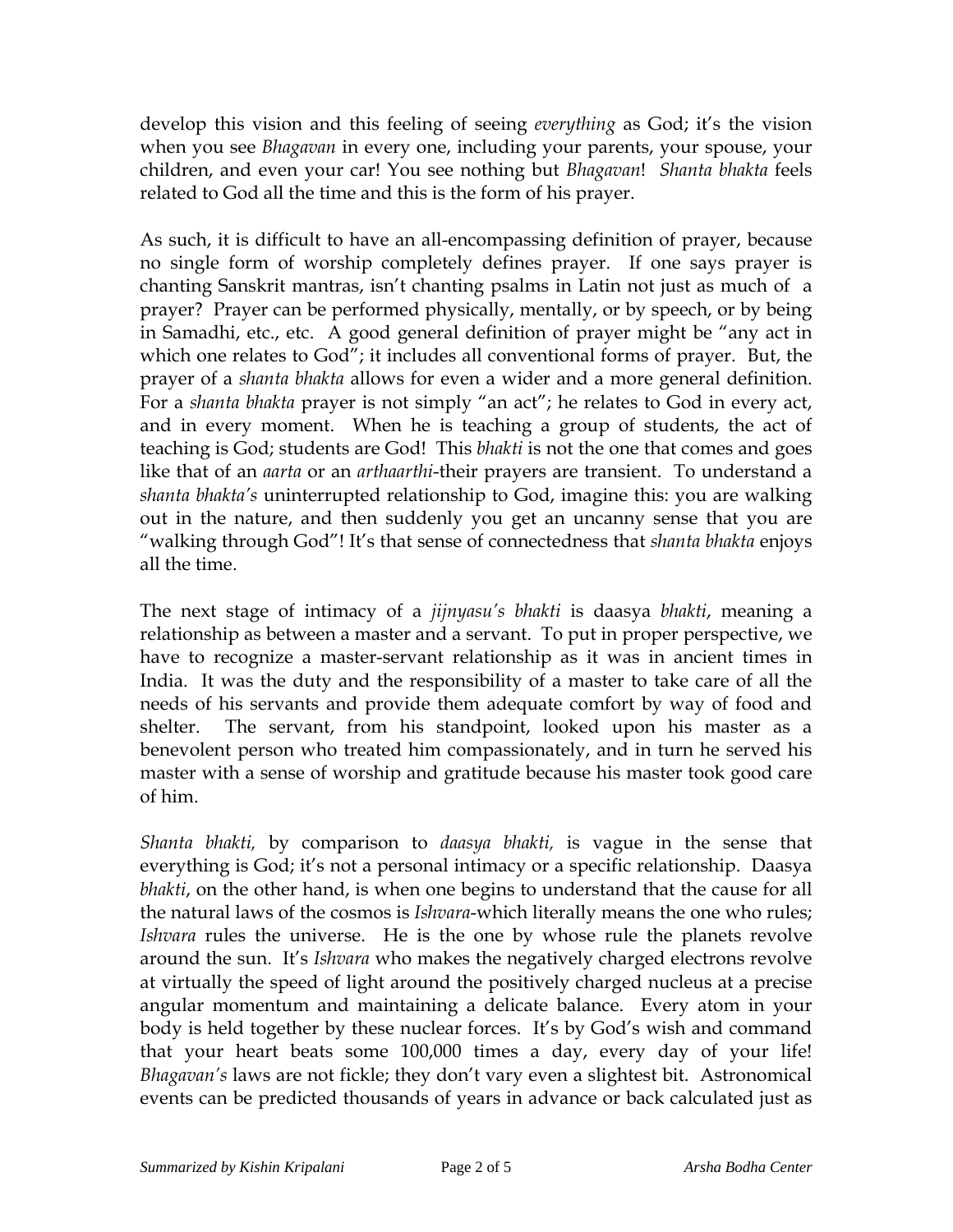much. Even the slightest variation in the physical constants, like the speed of light, can cause tremendous effects on the universal order as it is. It is God who decides that gravity attracts and not repel. Laws of nature are astoundingly intelligent-they reveal *Ishvara's* Lordship. It's only with God's will that you live, that your brain functions. You are utterly dependent on *Bhagavan*. Even the next thought in your mind is God's will. God's will is to be understood as his laws; his natural order. God's will is not like human will. To live in conformity with this natural order is following God's will. With this perspective one develops an attitude of a servant. One recognizes that all the power, all the control, and all the authority is that of the Lord of the universe. Whatever power or capacity we have is what *Bhagavan* has given us. It's like working for a corporation; you only have that power which is delegated to you; you can't act beyond your authority, and beyond what your boss has empowered you with. Daasya *bhakti* means to recognize that all your power, even to walk, to talk, to see, is *Bhagvan's* power.

*Saakhya bhakti* is the next level higher in terms of closer relationship with God. This is a relationship of friendship with God. Friend obviously implies a sense of a buddy, and some one you hang out with. In the context of *bhakti*, God is your friend means some one who is with you on the journey of your life; on the same path walking along with you and sharing daily activities. How does one become friends with God? When we begin to see that God is with us all the time, with us in all our activities; that's when you feel a relationship of friendship. In a way it is ironic to talk about beginning to see God at all times, because God is already here now and with us at all times in whatever we are doing. He is our *jeevan saathi*, meaning the one who travels with us on the path of life. There is a reciprocity between friends; a give and take relationship. He is there for you and you are for Him. It's easy to see how He gives; but what do *we* give? What *can* we give? What we can give is the gratitude; being grateful to God even when we don't get what we want or what we expected. When you get a headache, be thankful that you at least have a head! All our life experiences come from God.

Just as other relationships, the *saakhya* relationship can also be cultivated with time and effort. It may start out as daasya *bhakti*, and then with time, being taken care of by the master, the daasya relationship grows into friendship.

Next in order of intimacy between a devotee and God is the attitude we referred to as *vaatsalya bhakti*. This is a relationship of tenderness typified by a mother's relationship with her child. It's strange to think how can we be a parent and God our child. But, in fact some *Vaishnavite* devotees take care of *Bala* Krishna and worship Him as the Lord looking upon Him as their child. *Vaatsalya* is an attitude of tenderness to one you love. Some one who has been your friend, who has given you a lot, could with time, evoke in us that feeling of tenderness and loving regard. It only happens when you are very close to some one; when you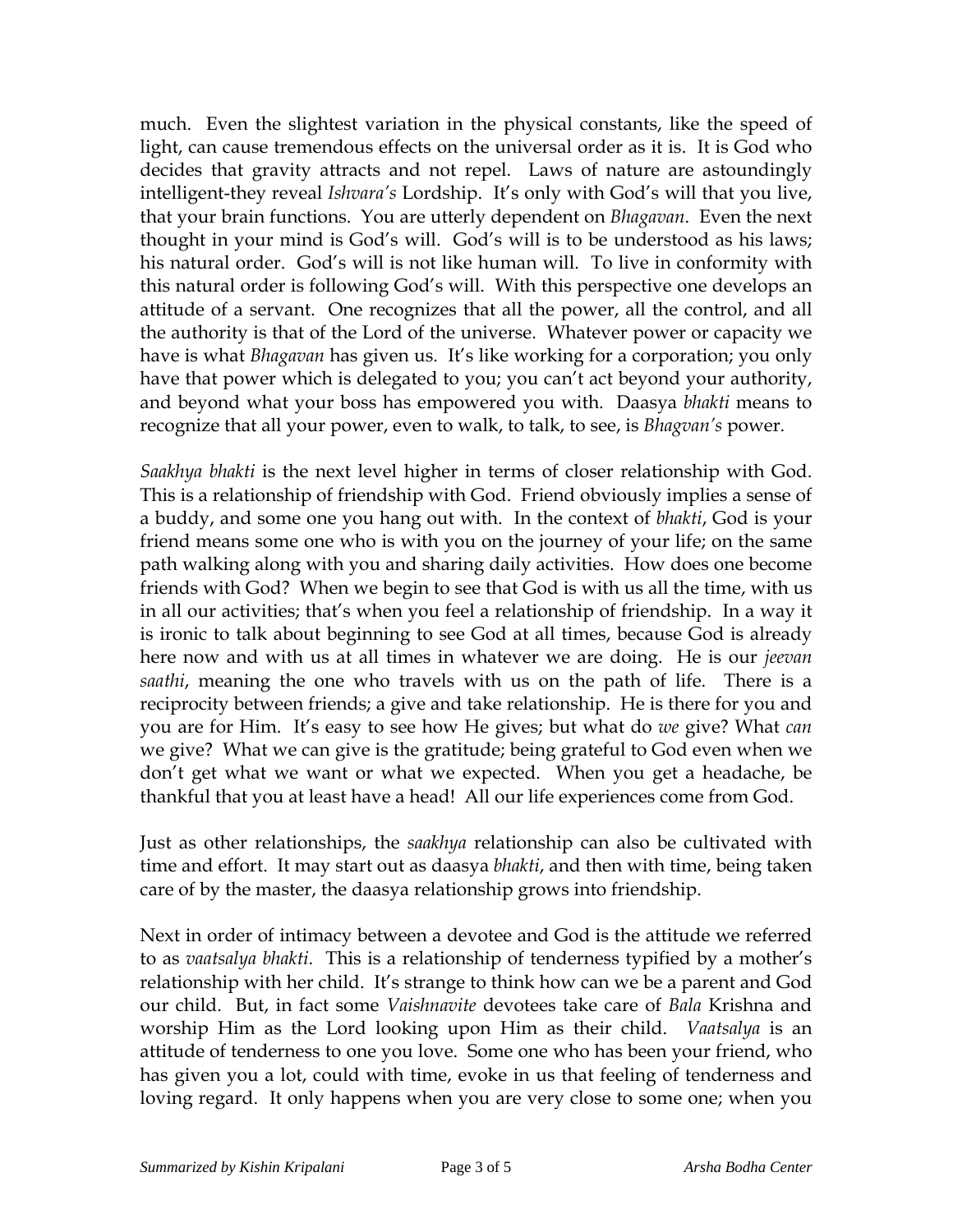are intimately connected, even more intimately than you are connected with the family. You recognize that ultimately, God takes care of you. He takes care of all what you need; with this feeling there is a shift in the perspective. There develops a sense of taking care of His needs; when His priorities are higher than yours. When you set aside your agenda. What are *Bhagavan's* priorities and His needs, you may wonder. *Bhagavan's* need is your conformity with His natural order; and that means conformity with dharma; living with a sense of tenderness, following His dharma.

Now, we come to the fifth stage of *bhakti*, *maadhurya bahkti*, which is the most intimate relationship with God. It is a relationship of intimacy as between lovers who are physically and emotionally completely together; it is when one in love feels that whatever happens to the beloved happens to him/her. It's as though the two have become one. We need a bit of Vedantic perspective to understand what this "two becoming one" really means. The sense of "I am I" and "you are you " recognizes our individualities or our egos, giving each one of us the sense of a doer, called *ahamkara* in Sanskrit. In *maadhurya bhakti*, it is as though the individual egos melt. It's when the boundary of my ego expands to include you and vice versa, enveloping the two us in a common "bubble" of one-ness, so to speak. Psychologically speaking, it's the merging of the boundaries of two egos. In terms of *bhakti*, your ego begins to melt. Everything in you is God; what separates us is our ego; the feeling that I am an individual being. When that ego disappears, sense of separation from God disappears, and what is left is experientially non-distinct from God.

To summarize:

*Shanta bahkti* is illustrated by the statement "God is everything and everywhere". Daasya *bhakti* signifies, "I am yours", or in other words, "I am a servant

You are the master", *Saakhya bhakti* is, "I am Yours and You are mine", or, "You are with me all

the time",

*Vaatsalya bhakti* is, "You are mine", or "Your priority is higher than mine", and

*Maadhurya bhakti* is, "You are me, and I am You".

As mentioned before, these five relationships develop in stages, each one representing a progression towards closer intimacy with God than the previous one. Yet, all these *bhakti* forms are *sadhana bhakti*, i.e., the means, and not the goal!

Sutra 59: *Anyasmaat saulabhyam bhaktau* Translation: In comparison to (*para*) *bhakti* this is easier.